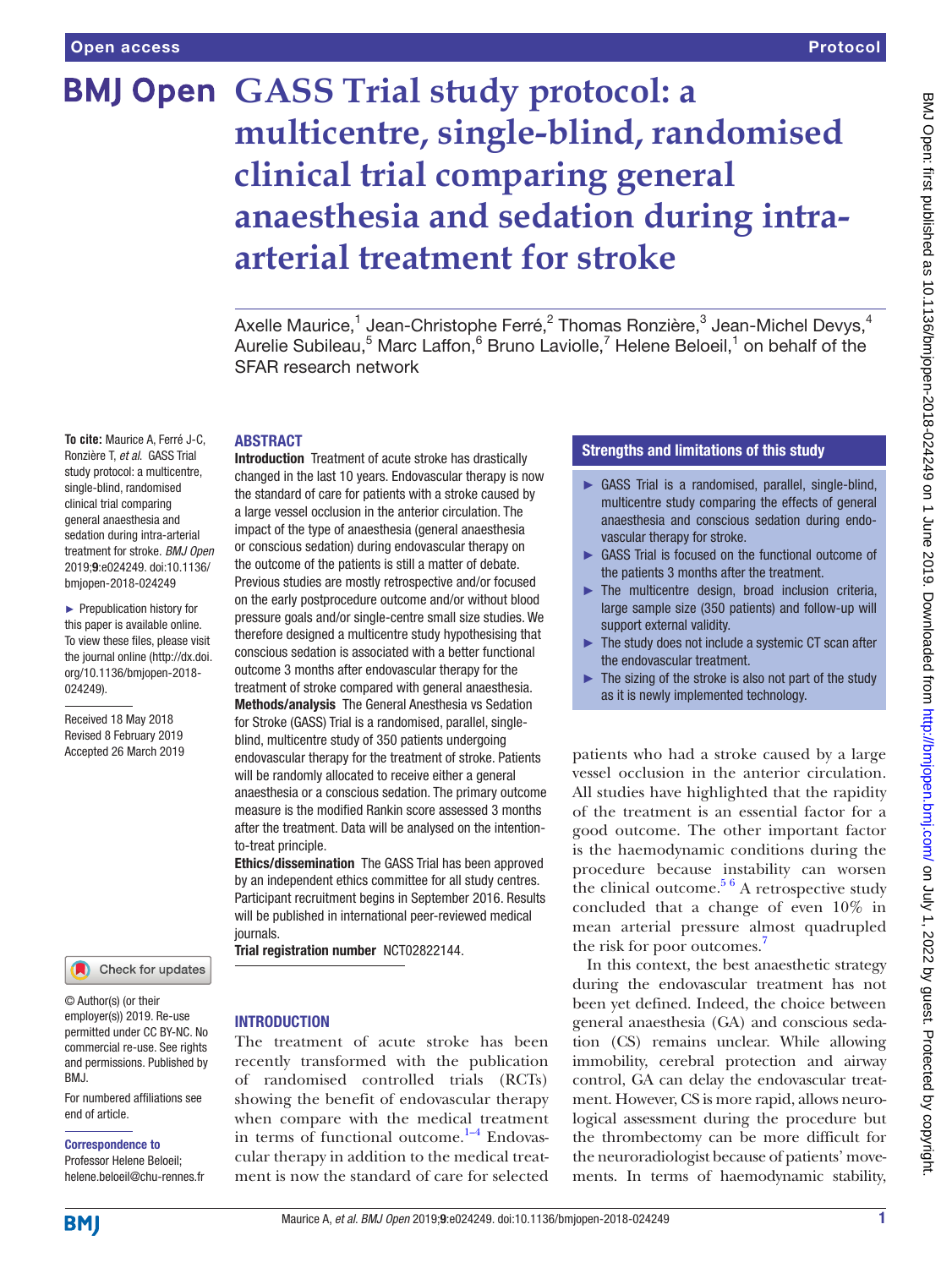retrospective studies reported results favouring  $CS$ .<sup>8–10</sup> However, these studies did not focus on the anaesthetic protocol and the intraprocedure haemodynamic. Anaesthetic protocols were not standardised. The first RCT on the subject was published in  $2016$ .<sup>11</sup> This monocentric study did not find any benefit of CS over GA in terms of outcome 24hours and 3 months after the treatment. However, functional outcome at 3 months was only a secondary outcome, and the anaesthesia protocol was not detailed. Moreover, the design allowed patients in the CS group to receive analgesics and/or sedatives if necessary, which could then transform a CS into a light GA. Löwhagen Hendén *et al*[12](#page-5-5) did also not show any difference between the two anaesthetic technics using a well-described anaesthesia protocol. However, the study included only 90 patients and was monocentric. The most recent study<sup>[13](#page-5-6)</sup> using an identical design with infarct growth as the primary endpoint reported no differences between CS and GA. Clinical outcome at 90 days, tested as a secondary endpoint, was better in the GA group. Finally, a meta-analysis analysing the pooled data of seven trials<sup>[14](#page-5-7)</sup> reported that worse outcomes at 3 months were associated with GA. However, the choice to treat a patient with or without GA was not randomised in the trials included in this meta-analysis. $14$ 

So far, few studies has assessed the clinical outcome 3 months after the stroke treatment comparing GA and CS using standardised anaesthetic protocols and tight haemodynamic control. Indeed, in previous studies, $11-13$ the anaesthesia protocol was either not standardised or the doses not given, the blood pressure (BP) was controlled with vasoactives drugs as different as dopamine and norepinephrine in the same study and the clinical outcome 3 months after the stroke was not the primary objective of one study.[13](#page-5-6) The recently published post hoc analysis of the Sedation vs Intubation for Endocascular Stroke Treatment (SIESTA) trial<sup>[15](#page-5-8)</sup> and the General or Local Anesthesia in Intra-Arterial Therapy (GOLIATH) trial $1^{16}$  reported no association between heamodynamic variations and National Institute of Health Stroke Score (NIHSS) change after 24hours.

Therefore, we designed an RCT comparing GA and CS during endovascular treatment for acute stroke. Both GA and CS protocols will be standardised and the control of arterial BP too. We hypothesised that CS will be associated with a better clinical outcome measured with the modified Rankin score (mRS) 3 months after the procedure. The General Anesthesia vs Sedation for Stroke(GASS) study is the first multicentric RCT including a detailed anaesthesia protocol with a tight haemodynamic control, comparing GA and CS during endovascular treatment (EVT) and evaluating the functional outcome at 3 months.

# Methods and analysis

#### Trial design

The GASS study is an investigator-initiated, national, multicentre, randomised, simple-blind, parallel-group clinical trial with concealed allocation of patients scheduled to

undergo endovascular therapy for stroke 1:1 to receive either a GA protocol or a CS protocol. The trial will be conducted in four university and non-university centres. It started in September 2016 and will continue for a total of 36 months.

#### Participant eligibility and consent

Trial site investigators will identify consecutive eligible patients from the listed criteria. Eligible patients or a family member when appropriate will receive written and oral information and will be included after investigators have obtained informed written consent.

### Inclusion criteria

- 1. Adult (18 years or older) patients admitted to the participating centre.
- 2. Occlusion of a large vessel in the anterior cerebral circulation.
- 3. Undergoing endovascular therapy for stroke.
- 4. Benefiting from the health insurance system.
- 5. Signed informed consent from the patient or their legally next of kin.

### Non-inclusion criteria

- 1. Pregnant or breastfeeding women.
- 2. Patients already intubated and mechanical ventilated before inclusion in the study.
- 3. Intracerebral haemorrhage associated with the ischaemic stroke.
- 4. Contraindications to CS: Glasgow coma scale inferior to 8, agitation not allowing the patient to stay still during the procedure and deglutition disorders.
- 5. Contraindications to succinylcholine: hyperkalaemia and allergy.
- 6. Body mass index superior to  $35 \text{ kg/m}^2$ .
- 7. Allergy to one of the anaesthetic drugs.
- 8. Uncontrolled hypotension.
- 9. Life-threatening comorbidity.
- 10. Adults legally protected (under judicial protection, guardianship or supervision) and persons deprived of their liberty.
- 11. Patients who could not walk prior stroke.

#### Allocation and blinding

Patients will be randomised in two groups (GA group and CS group). Randomisation will be done by investigators as close as possible to the endovascular therapy. Each patient will be given a unique randomisation number (patient code). Randomisation will be stratified on the centre, the National Institute of Health Stroke Score (NIHSS  $\leq$ 14 or  $>14$ ) and the administration or not of intravenous thrombolysis. The primary evaluation criterion will be assessed blinded to the randomisation group. During the study period, outcome assessors will be kept blind to the randomisation group. Research nurses evaluating the outcomes 3 months after the treatment will not participate to the anaesthesia and will not be aware of the randomisation group. They will be blinded to the treatment. The anaesthesiologist, the nurse anaesthesiologist,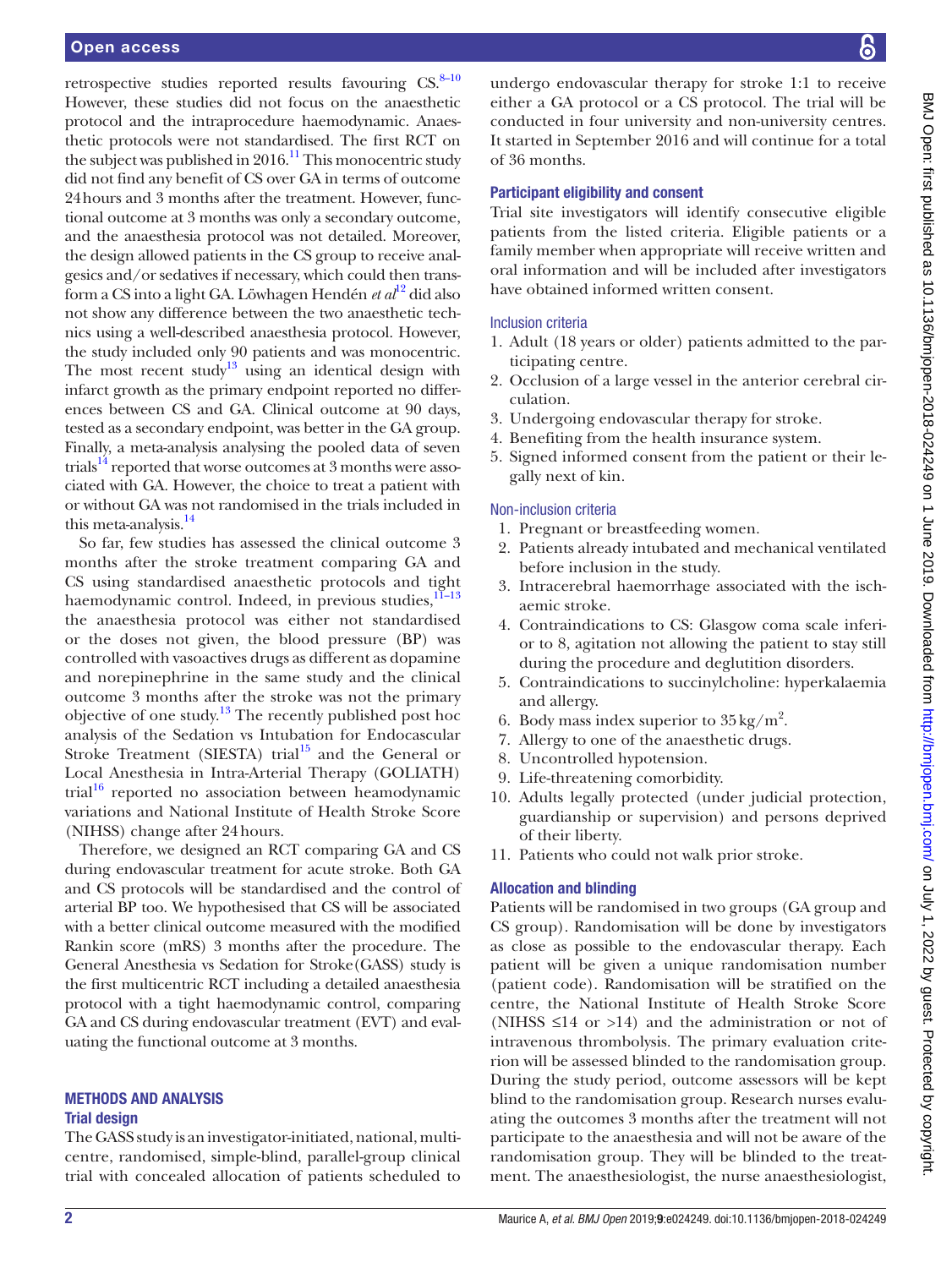the neuroradiologist and the neurologist will not be blinded. They will not participate in the assessment of the patients at any time.

At each participating centre, data will be collected and entered into the electronic web-based case report form (eCRF) by trial or clinical trained personal (clinical research associate), blinded to the allocation group, under the supervision of the trial site investigators.

# **Interventions**

All included patients will be allocated to one of the following two study groups:

- ► GA group: patients will receive a standardised anaesthesia protocol with remifentanil.
- ► CS group: patients will receive a standard CS with remifentanil.

*Standardised GA will include:* Induction: etomidate  $(0.25-0.4 \,\text{mg/kg})$  and succinylcholine  $(1 \,\text{mg/kg})$  and maintenance: TCI propofol (maximum target:  $4 \mu g/mL$ ), TCI remifentanil (0.5–4ng/mL) and curares as needed.

*Standardised CS will include:* Target controlled infusion (TCI) remifentanil (maximum target 2ng/mL), local anaesthesia with lidocaine 10mg/mL (maximum 10mL). Oxygen will be administered only if  $SPO<sub>9</sub> \leq 96\%$ . Respiratory rate and capnography will be monitored.

CS can be converted into a GA in the following situations:

- ► Agitation or restlessness not allowing the endovascular therapy.
- ► Vomiting not allowing the endovascular therapy.
- ► Glasgow Coma Scale <8and/ordeglutition disorders.
- ► Severe hypoxaemia with  $SPO<sub>2</sub>$  <96% with oxygen delivered with a high concentration mask (10L/min maximum).
- $\blacktriangleright$  Respiratory depression with respiratory rate >35/min and/or clinical signs of respiratory exhaustion.

In both groups: intraoperative dose changes will be left to the anaesthesiologist in charge of the patient if necessary, intravenous norepinephrine will be administered in order to maintain BP within the recommended range: systolic blood pressure (SBP) between 140 mm Hg and 185mm Hg; diastolic blood pressure (DBP) <110mm Hg. A drop of more than 25% of the mean blood pressure (MBP) will also be avoided. BP will be continuously non-invasively monitored. Norepinephrine will be administered in a dedicated intravenous line and diluted at 250 µg/mL. Hyperglycaemia will be treated with intravenous insulin when necessary (target 11mmol/L).

A systematic immediate post-EVT Cone-beam CT scan will be performed for all patients.

Decisions about all other aspects of patient care will be performed according to the expertise of the staff at each centre and to routine clinical practice to minimise interference with the trial intervention. Postoperative BP targets are defined as follows: SBP <180mm Hg, DBP <110mm Hg and MBP >65mm Hg. In case of tretament in cerabral ischemia scale (TICI) 2a or lower, the objective is MBP >75mm Hg. Norepinephrine will be

used if necessary. Three months after the thrombectomy, patients will consult with a neurologist.

#### Outcome measures

# Primary outcome measure

The primary outcome measure will be the neurological outcome assessed with the mRS  $3$  months<sup>17</sup> after the endovascular therapy. Success will be considered as an  $mRS \leq 2$ . The mRS will be assessed by trained research nurse blinded to the randomisation group.

An additional exploratory analysis of the primary endpoint will be performed to assess treatment effects according to baseline NIHSS ( $\leq$ 14 or >14) and the administration or not of intravenous thrombolysis.

# Secondary outcomes measures

- $\blacktriangleright$  Time between the beginning of the clinical symptoms and the last angiography.
- ► Time between the arrival of the patient at the stroke centre and the beginning of the endovascular therapy (time of punction).
- ► Quality of the recanalisation after the endovascular treatment evaluated by the neuroradiologist (not blinded). A good quality recanalisation corresponds to a 2b or 3 mTICI (modified treatment in cerebral ischaemia scale).<sup>[18](#page-5-11)</sup>
- NIHSS score at day 1 (day after the endovascular treatment) and day 7 (or the day the patient leaves the hospital if scheduled before  $D7$ ).<sup>[19](#page-5-12)</sup>
- ► Complications during the procedure (dissection, rupture of the artery and thrombus in another territory).
- Mortality rate 3 months after the endovascular treatment.
- ► Number of hypotension or hypertension events during the procedure and the first 24hours after the procedure (hypotension defined as SBP <140mm Hg or a drop of the MBP of 40% or more, hypertension defined as SBP >185mm Hg or DBP >110mm Hg).
- Number of patients who received norepinephrine.
- ► Number of conversion of CS to GA.

# Statistical analysis

Statistical analysis will be performed on all randomised and evaluated patients (intention-to-treat analysis). It will be performed with SAS software, version 9, in the Methodology/Biometrics department of the Inserm 1414 Clinical Investigation Centre of Rennes. A first overall descriptive analysis and analysis by group will be performed. This consists of separate estimates, numbers and percentages for qualitative variables, means, SE, medians and interquartile intervals for quantitative variables. The normal feature of the distribution of quantitative variables will be checked. Student's t-test or a Mann-Whitney U test, if necessary, will be used to compare quantitative variables, and a  $\chi^2$  or Fisher's exact test, if necessary, will be used to compare qualitative variables between two groups at inclusion. The primary endpoint will be compared between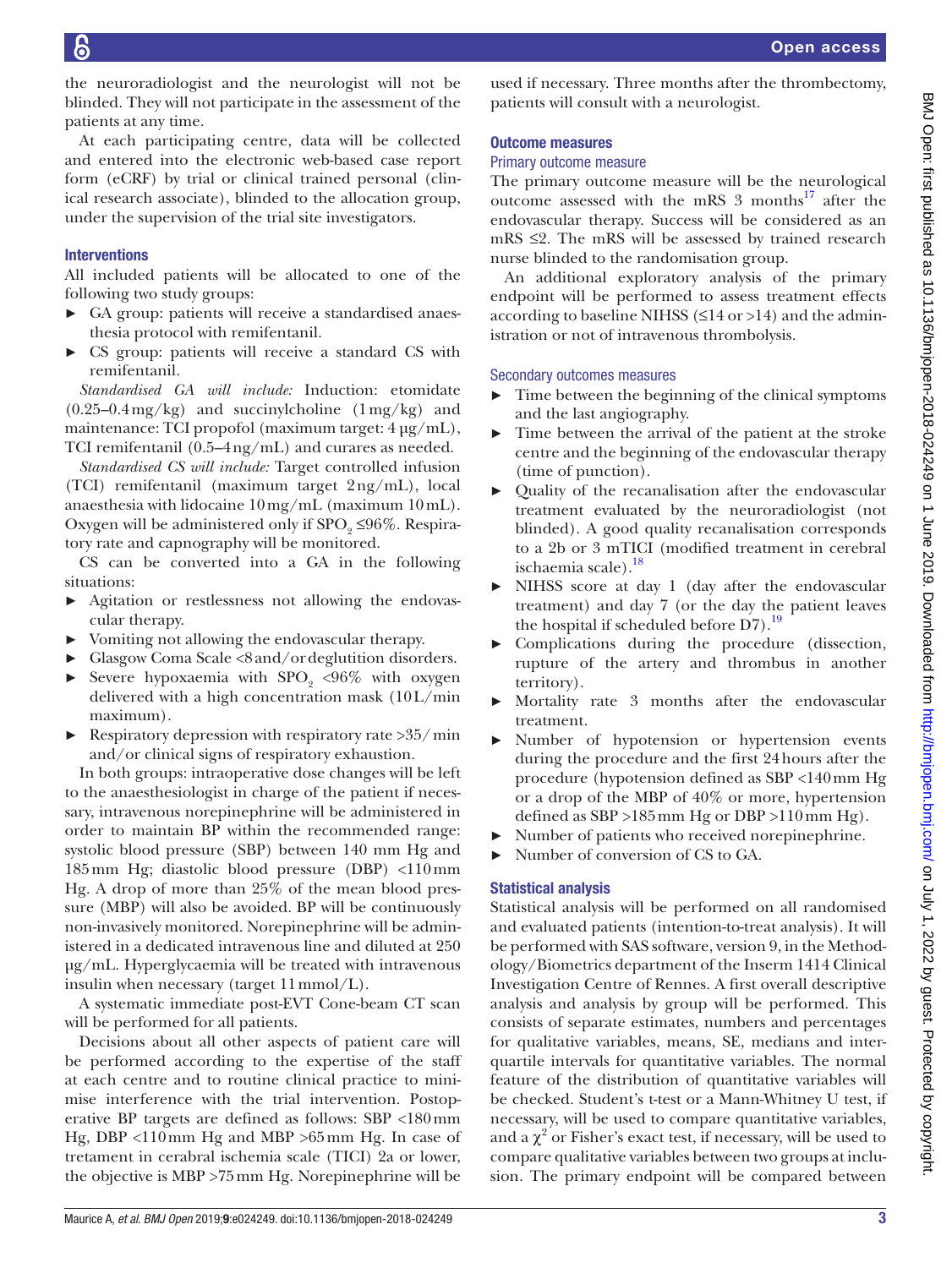the two groups with the  $\chi^2$  test. Two interim analyses after inclusion of 1/3 and 2/3 of the patients and one final analysis are planned. Stopping rules will use the alpha spending function with the O'Brien-Fleming boundary. The cumulative values of alpha for each analysis are: 0.00021 at the first analysis, 0.01202 at the second analysis and 0.04626 at the final analysis (nTerim, V.1.1, Statistical solutions Ltd, Cork, Ireland). The trial will be stopped early if the significance of the  $\chi^2$  test is below these alpha values. For the analysis of the other endpoints, the same strategy as for baseline comparisons will be used. Continuous endpoints repeatedly measured during the study will be compared using a repeated measure two-way (time and group) analysis of variance. For all these analyses, adjustments can be made in case of heterogeneity at inclusion. Except for the interim analyses, a p value <0.05will be considered as significant for all analyses.

#### Missing values

Missing data will not be replaced. Mixed models can be used in analysis of repeated data to avoid deleting subjects with any missing values.

#### Sample size estimation

A previous study reported 30% of the patients with an mRS score of  $\leq$ 2 after endovascular therapy under GA.<sup>[20](#page-5-13)</sup> We aim to show an increase of patients with a good prognostic (defined as mRS  $\leq$ 2) up to 45% after endovascular treatment under CS. Therefore, 166 patients per group will be needed to have 80% power at a two-sided alpha level of 0.05. A total of 350 patients will be included to take into account non-evaluable patients and drop outs.

#### Data registration

Data will be entered into the web-based eCRF by trial or clinical personnel under the supervision of the trial site investigators at each participating centre. From the eCRF, the trial database will be established. Data collection will be monitored by trained research coordinators.

The following data will be registered:

#### Baseline characteristics at randomisation

Demographic data (age, height, weight, gender and body mass index); American Society of Anesthesiologists physical status; significant comorbidities (cardiovascular, respiratory, neurological, psychiatric and/or abdominal disease, cancer, preoperative chemotherapy or radiotherapy), NIHSS score, time of arrival at the hospital, time of the beginning of the symptoms, time of the cerebral angiography or MRI (meaning time of first image for diagnosis), time between the first contact of the patient with the anaesthesiologist and the induction of anaesthesia (GA or CS), localisation of the stroke, intravenous fibrinolysis if applicable, creatinine clearance and haemostasis (PT and ACT if available).

#### Intraoperative data

Time of arterial puncture, time of recanalisation, mTICI score, $16$  doses of norepinephrine, intraoperative

complications (hypotension defined as SBP <140mm Hg or a drop of the MBP of 40% or more, hypertension defined as SBP >185mm Hg or DBP >110mm Hg) necessity to convert the CS onto a GA, duration of anaesthesia and procedure, procedure-related complications (distal embolisation in a different territory, intramural arterial dissection, arterial perforation and access site complications leading to surgery).

#### Postoperative data

The following data will be collected:

- ► Duration of invasive ventilation.
- NIHSS day 1 and day 7 or the day the patient leaves the hospital if before day 7.
- ► Necessity of norepinephrine during the first 2hours after the endovascular treatment.
- Hypotension or hypertension events as defined above during first 24hours.
- ► Bradycardia with atropine treatment during first 24hours.
- ► Hospitalisation in intensive care unit.
- Number of hours of invasive ventilation.
- Pneumonia.
- Death until the final call for mRS (3 months after the procedure).
- ► mRS 3 months after the procedure during a tele-phone interview.<sup>[21](#page-5-14)</sup>

#### Patient withdrawal

A participant who no longer agrees to participate in the clinical trial can withdraw the informed consent at any time without need of further explanation. Participants who will withdraw from the study will be followed up, according to routine clinical practice in each participating centre. In order to conduct intention-to-treat analyses with as little missing data as possible, the investigator may ask the participant which aspects of the trial he or she wishes to withdraw from (participation in the remaining follow-up assessments and use of already collected data). Whenever possible, the participant will be asked for permission to obtain data for the primary outcome measure. All randomised patients will be reported, and all data available with consent will be used in the analyses. If appropriate, missing data will be handled in accordance with multiple imputation procedures if missing data are greater than 5%.

#### **Safety**

Every serious adverse event related to the studied treatment or not, expected or unexpected, will be reported within 24hours by the investigator to the sponsor on a 'Serious adverse event' form on which will be indicated the date of occurrence, criterion of severity, intensity, relationship with the treatment (or the study) evaluated and the outcome. The period in which serious adverse events should be reported begins from the day of the written informed consent to the end of the follow-up (day of the evaluation of mRS 3–4 months after the procedure). Whenever a serious adverse event persists at the end of the study, the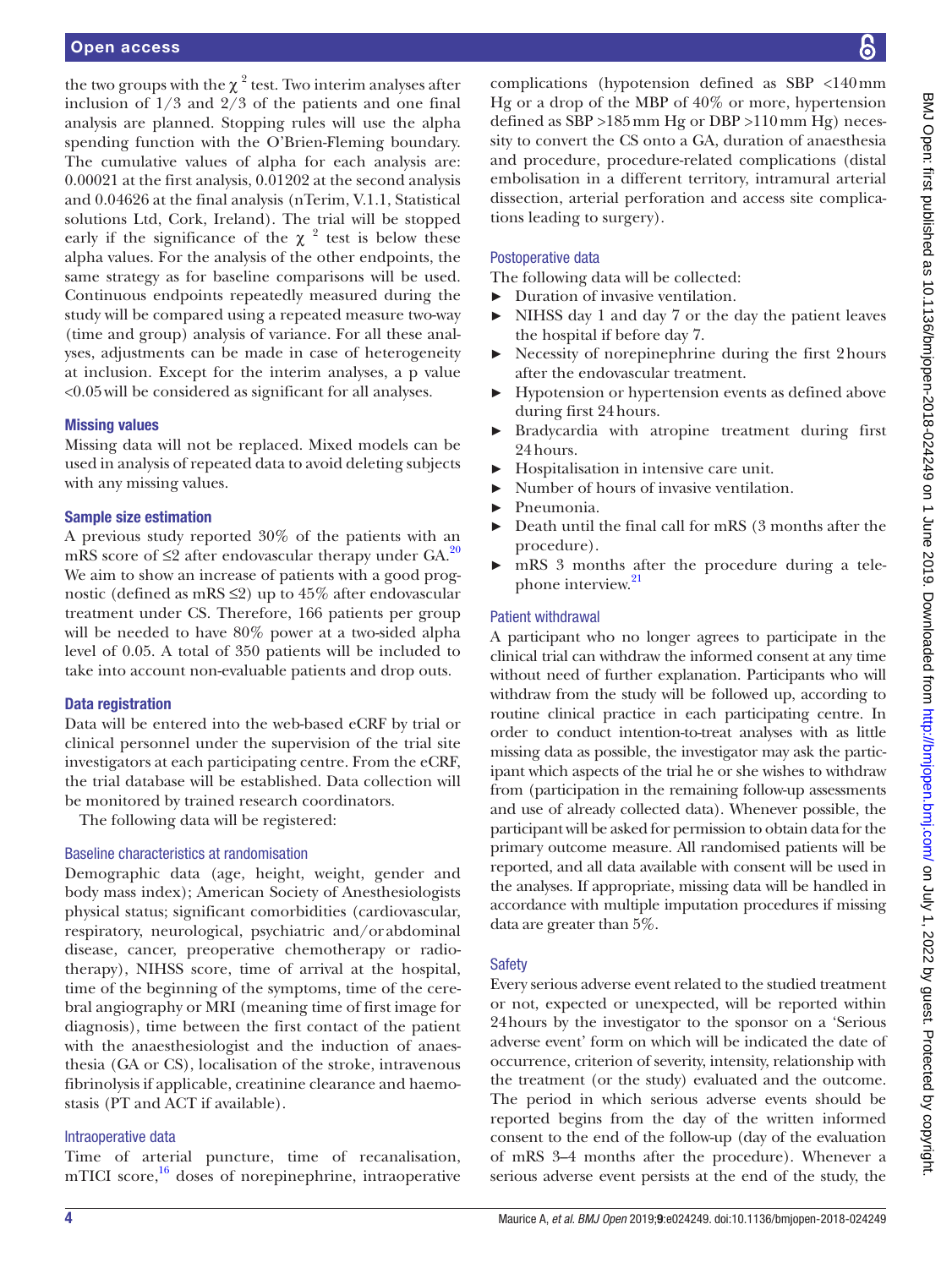investigator will follow the patient until the event is considered resolved. The following events: hypotension or hypertension will be recorded as study endpoints criterion in the case report form. In order to avoid collection duplication, they will not be reported on the 'adverse event' page of the case report form. As planned in the study, they will be analysed at the time of interim analyses (two interim analyses after inclusion of  $1/3$  and  $2/3$  of the patients), which will permit to show potential difference between the two groups during the study.

In addition, serious adverse events will be submitted to the data monitoring and safety committee (DMSC). The DMSC is independent of the trial investigators and will perform an ongoing review of safety parameters and overall study conduct. The DMSC is composed of a neurologist, an anaesthesiologist, a neuroradiologist, a pharmacologist and a methodologist. The DMSC will be responsible for safeguarding the interests of trial participants, assessing the safety and efficacy of the interventions during the trial and for monitoring the overall conduct of the clinical trial. To contribute to enhancing the integrity of the trial, the DMSC may also formulate recommendations relating to the recruitment/retention of participants, their management, improving adherence to protocol-specified regimens and retention of participants and the procedures for data management and quality control. Recommendations for pausing or stopping the study will be made by the DMSC in case of serious adverse reactions and suspected unexpected serious adverse reaction.

All adverse events for which the investigator or the sponsor considers that a causal relationship with the investigational medicinal products can be reasonably considered will be considered as suspected adverse reactions. If they are unexpected, they are qualified as being suspected unexpected serious adverse events (SAR) and will be notified in a report by the sponsor to Eudravigilance (European pharmacovigilance database) and to local regulatory agency within the regulatory time periods for reporting: immediate declaration if seriousness criteria is death or life-threatening condition, declaration within 15 days for other seriousness criteria.

#### Data handling and retention

Data will be handled according to French law. All original records (including consent forms, reports of suspected unexpected serious adverse reactions and relevant correspondences) will be archived at trial sites for 15 years. The clean trial database file will be anonymised and maintained for 15 years.

#### Patient and public involvement

Patient and public were not involved in any of the phases of this study

# Ethics and dissemination

#### Ethical and legislative approvals

GASS Trial was approved by the French National Safety and Drug Agency (Agence Nationale de Sécurité du

Médicament (8 September 2016). By 13 June 2016, the study has been approved for all centres by a central ethics committee (Comité de Protection des Personnes de Poitiers). The GASS Trial is registered in the European Clinical Trials Database (EudraCT 2016-000795-25) and at ClinicalTrials.gov with the trial identification number NCT02822144. Trial methods and results will be reported according to the Consolidated Standards of Reporting Trials  $2010$  guidelines.<sup>[22](#page-5-15)</sup>

#### Publication plan

Scientific presentations and reports corresponding to the study will be written under the responsibility of the coordinating investigator of the study with the agreement of the principal investigators and the methodologist. The coauthors of the report and of publications will be the investigators and clinicians involved, on a pro rata basis of their contribution in the study, as well as the biostatistician and associated researchers. All trial sites will be acknowledged, and all investigators at these sites will appear with their names under 'the GASS investigators' in the final manuscript. Rules on publication will follow international recommendations.<sup>23</sup>

#### Author affiliations

<sup>1</sup>CHU Rennes, Pôle Anesthésie et Réanimation, Inserm, NuMeCan, CIC 1414 and Université de Rennes 1, Rennes, France

<sup>2</sup>Department of Neuroradiology, CHU Rennes, Rennes, France

3 Department of Neurology, CHU Rennes, Rennes, France 4 Service d'Anesthésie-Réanimation, Fondation Ophtalmologique, Paris, France 5 Service d'Anesthésie Réanimation, CHRU La Cavale Blanche, Brest, France <sup>6</sup>Service d'Anesthésie Réanimation 1, CHU Hôpital Bretonneau, Tours, France <sup>7</sup>CHU Rennes, Clinical Pharmacology department and Inserm CIC 1414, Université de Rennes 1, Rennes, France

Contributors AM as anaesthetist contributed to the conception and design of the research protocol and wrote the research protocol. AM wrote the first draft of the protocol. AM critically revised and modified the protocol and the article. AM is including patients in the ongoing study in the Rennes teaching hospital. AM approved the final version to be published. J-CF as neuroradiologist contributed to the conception and design of the research protocol. J-CF critically revised and modified the protocol and the article. J-CF approved the final version to be published. TR as neurologist contributed to the conception and design of the research protocol. TR critically revised and modified the protocol and the article. TR approved the final version to be published. J-MD as anaesthetist critically revised and modified the protocol and the article. J-MD is including patients in the ongoing study in the Fondation Rothschild hospital in Paris. J-MD approved the final version to be published. AS as anaesthetist critically revised and modified the protocol and the article. AS is including patients in the ongoing study in the Brest teaching hospital. AS approved the final version to be published. ML as anaesthetist critically revised and modified the protocol and the article. ML is including patients in the ongoing study in the Tours teaching hospital. ML approved the final version to be published. BL designed the study and its statistical analysis plan. HB provided critical input pertaining to the design of the trial interventions and procedures. HB wrote this manuscript. HB is including patients in the ongoing study in the Rennes teaching hospital.

Funding GASS trial is supported by funding from French Ministry of Health (Programme Hospitalier de Recherché Clinique Inter regional (PHRCI 2015). CHU de Rennes, Direction de la recherché Clinique, 2 avenue Henri Le Guilloux, 35033 Rennes Cedex, France.

Competing interests None declared.

Patient consent for publication Not required.

Provenance and peer review Not commissioned; externally peer reviewed.